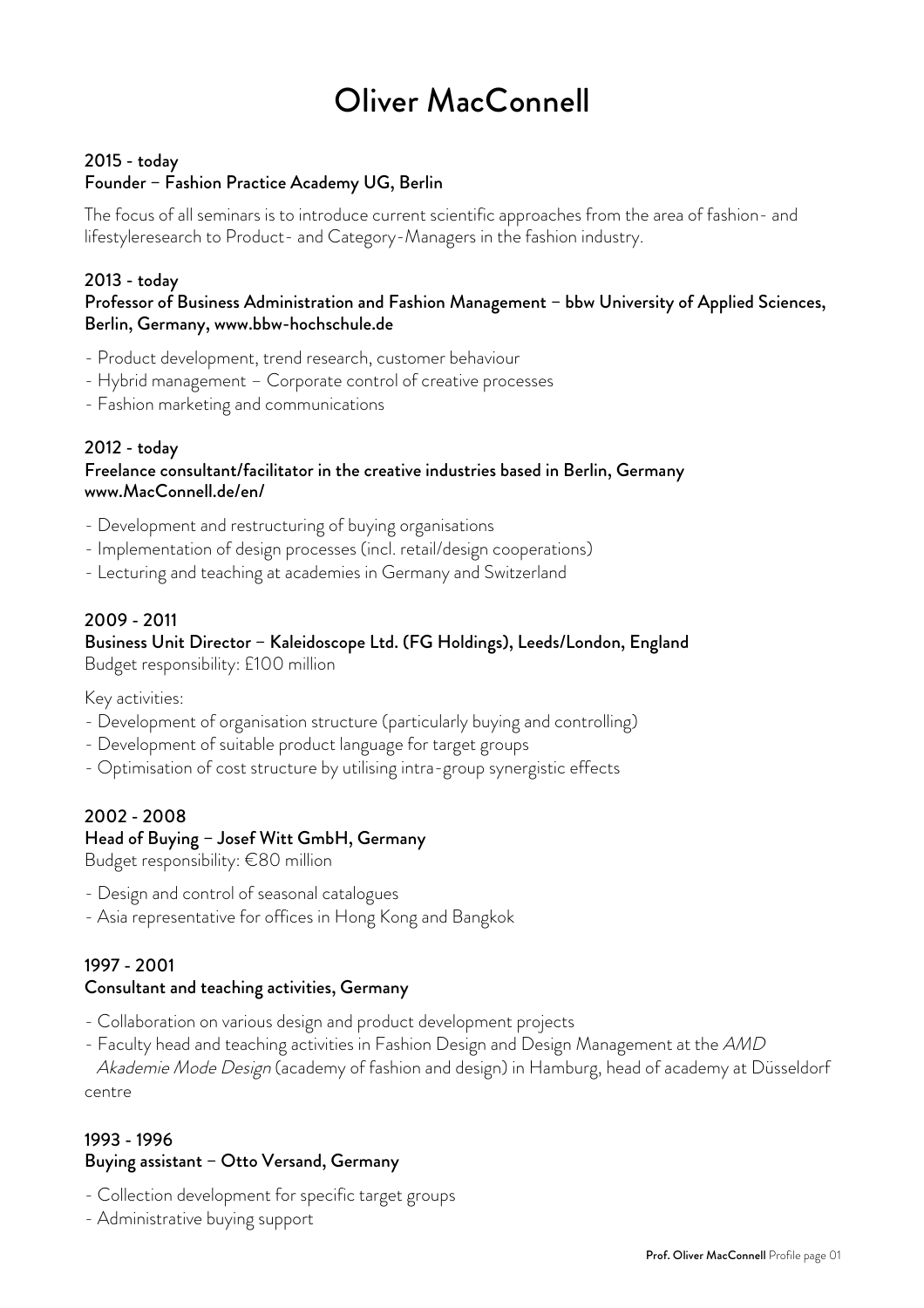# Oliver MacConnell

#### 1990 - 1993

#### Business Studies – Wiesbaden University of Applied Sciences, Germany

Main focus: product development/marketing

Diplom-Betriebswirt (FH) / Master of Business Administration

# 1988 - 1989 Assistant to Karl Lagerfeld – Karl Lagerfeld S.A., Paris, France

- Accessory design

- Illustration of collection brochures
- Fabric buying and atelier assistant

## 1987 - 1989 Fashion Design Studies – Studio Berçot, Paris, France

Diplôme de stylisme de mode / Master of Fashion Design

#### 1984 - 1986

Dressmaking apprenticeship – Hoffmann-Stubbenhagen bespoke tailors, Wiesbaden, Germany Gesellenbrief / Apprenticeship graduation certificate

#### Additional...

- Co-founder of the German Fashion Council in Berlin, Germany (independent consultant network supporting and promoting young German Fashion Designers)

# - Co-founder of the 'GenjoAn' Zen centre in Hamburg, Germany

#### Languages:

- German (1st native language)
- **English** (2nd native language)
- French (fluent)